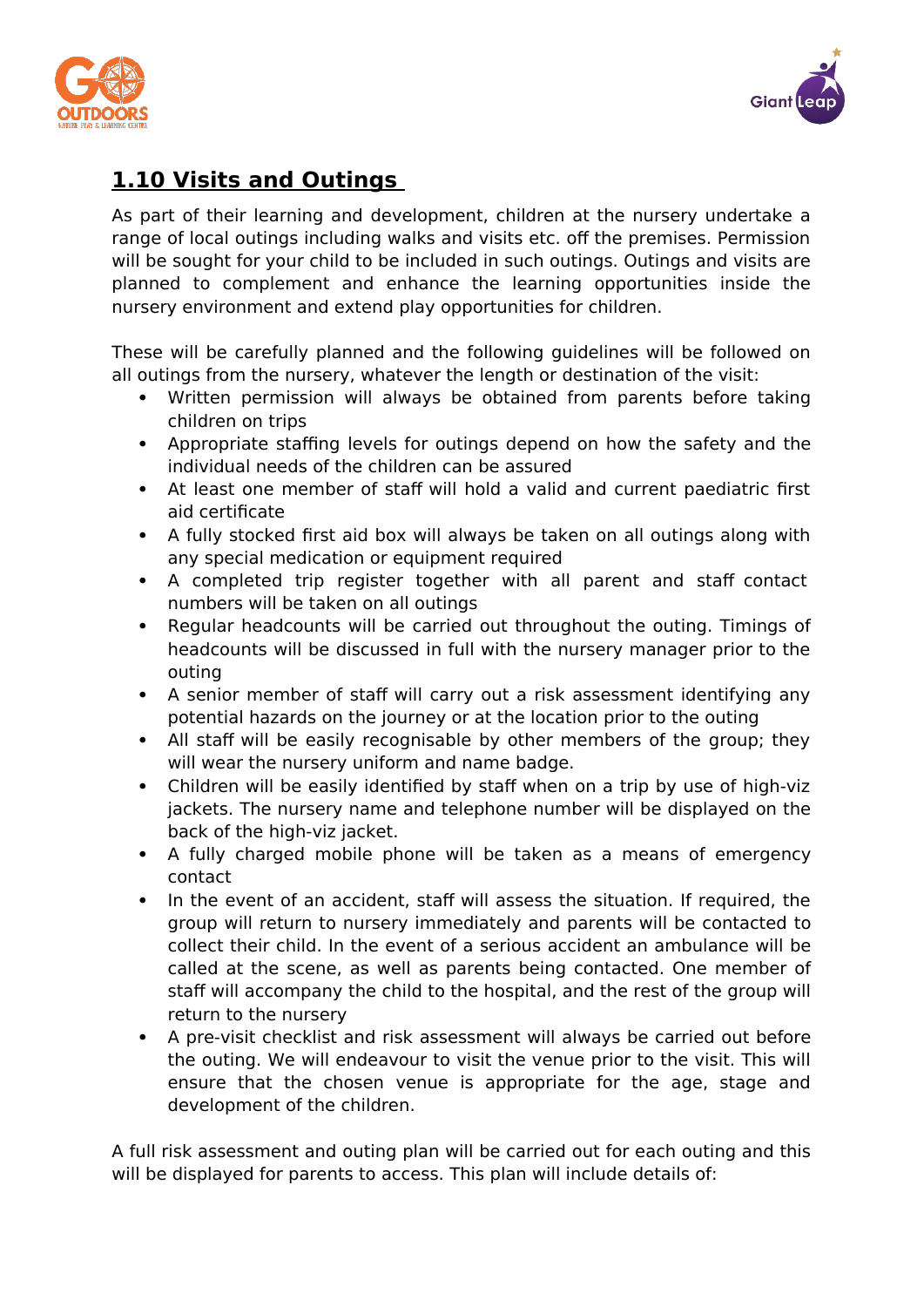- The name of the designated person in charge the outing leader
- The name of the place where the visit will take place
- The estimated time of departure and arrival
- The number of children, age range of children, the ratio of staff to children, children's individual needs and the group size
- The equipment needed for the trip, i.e. first aid kit, mobile phone, coats, safety reins, pushchairs, rucksack, packed lunch etc.
- Staff contact numbers
- Method of transportation and travel arrangements (including the route)
- Financial arrangements
- Emergency procedures
- The name of the designated first aider and the first aid provision
- Links to the child's learning and development needs.

## **Use of vehicles for outings**

- All staff members shall inform parents in advance of any visits or outings involving the transportation of children away from the nursery
- The arrangements for transporting children will always be carefully planned and where necessary additional people will be recruited to ensure the safety of the children. This is particularly important where children with disabilities are concerned
- All vehicles used in transporting children are properly licensed, inspected and maintained. Regular checks are made to the nursery vehicle e.g. tyres, lights etc. and a logbook of maintenance, repairs and services is maintained
- The nursery vehicle is to be kept in proper working order, is fully insured for business use and is protected by comprehensive breakdown cover
- All vehicles used are fitted to the supplier's instructions with sufficient numbers of safety restraints appropriate to the age/weight of the children carried in the vehicle. Any mini buses/coaches are fitted with 3-point seat belts
- When we use a mini bus, we will check that the driver is over 21 years of age and holds a PCV driving licence. This entitles the driver to transport up to 16 passengers
- When children are being transported, ratios will be maintained.

When planning a trip or outing using vehicles, records of vehicles and drivers including licenses, MOT certificates and business use insurance are checked. If a vehicle is used for outings the following procedures will be followed:

- Ensure seat belts, child seats and booster seats are used
- Ensure the maximum seating is not exceeded
- All children will be accompanied by a registered member of staff
- No child will be left in a vehicle unattended
- Extra care will be taken when getting into or out of a vehicle